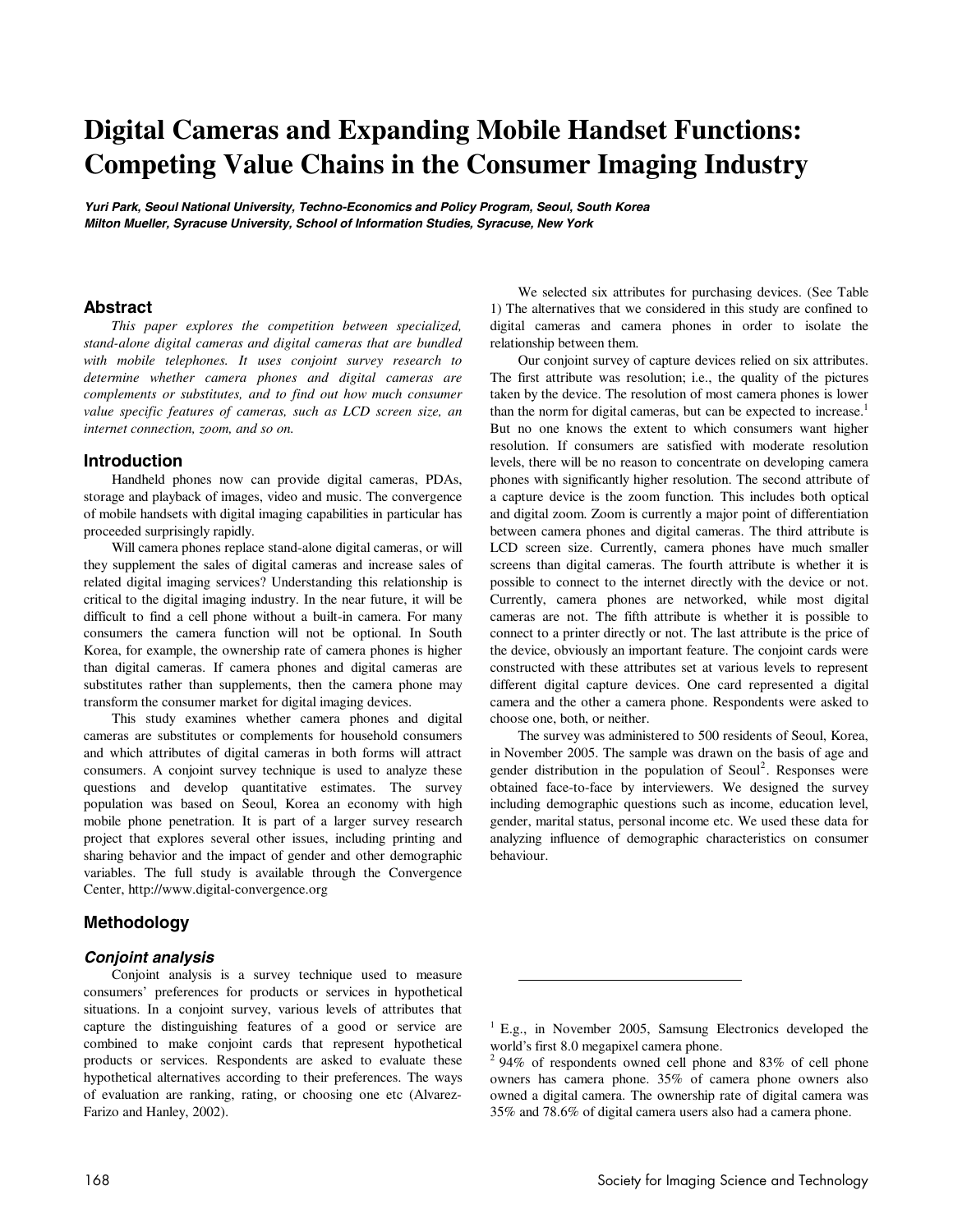| Attribute<br>(Variable)                                                        | Levels                                   | Description                                                                                                                                                     |  |
|--------------------------------------------------------------------------------|------------------------------------------|-----------------------------------------------------------------------------------------------------------------------------------------------------------------|--|
| Resolution<br>$($ <i>PIXEL</i> $)$                                             | 1.0<br>3.0<br>5.0<br>10.0                | Resolution is the number of<br>pixels per inch in a digital<br>image. The more megapixels,<br>the higher resolution.                                            |  |
| Zoom<br>(200M)                                                                 | None/6X/<br>12X/24X                      | Total zoom: optical $\times$ digital                                                                                                                            |  |
| LCD screen<br>size<br>(LCD)                                                    | $1.5$ in<br>$2.5$ in                     | The display size of digital<br>capture devices. One can<br>preview images right after<br>taking them, or view menus<br>and settings through the LCD<br>display. |  |
| Connecting<br>method for<br>transferring<br>and storing<br>images<br>$(C_INT)$ | Connect to<br>the internet<br>directly   | You could connect to the<br>internet websites and store or<br>share your images with WiFi<br>embedded devices                                                   |  |
|                                                                                | Connect to<br>a computer                 | You have to connect device to<br>a computer for transferring and<br>storing through blooth or USB<br>cable.                                                     |  |
| Connecting<br>method for<br>printing<br>images<br>$(C$ $PRI)$                  | Connect to<br>a printer<br>directly      | With PictBridge enabled<br>device, you could print in<br>images from the memory card<br>in a device directly to a printer                                       |  |
|                                                                                | Impossible<br>to connect<br>to a printer | You have to connect to a<br>computer or internet in order to<br>print                                                                                           |  |
| Price<br>(PRICE)                                                               | US\$ 200/<br>400/600/<br>800             | The price you have to pay for<br>buy the device                                                                                                                 |  |

**Table1. Attributes and levels for digital capture devices** 

#### **Model Specification**

Bivariate probit model<sup>3</sup> is used to estimate purchasing digital capture device. In the survey for purchasing a digital capture device, there are two alternatives so there are also two dependent variables,  $y_1$  and  $y_2$ . There are two equations with correlated disturbances as follows:

$$
y_{1}^{*} = x_{1}^{'}\beta_{1} + \varepsilon_{1}
$$
  
=  $\beta_{1PIXEL}PIXEL_{1} + \beta_{1ZOM}ZOOM_{1} + \beta_{1LCD}LCD_{1}$   
+  $\beta_{1C_{\text{min}}}C_{\text{min}}T_{1} + \beta_{1C_{\text{max}}}C_{\text{max}}T_{1} + \beta_{1PRICE}PRICE_{1} + \varepsilon_{1}$ 

$$
y_2^* = x_2 \beta_2 + \varepsilon_2
$$
  
=  $\beta_{2PIXEL} PIXEL_2 + \beta_{2ZOM} ZOOM_2 + \beta_{2LCD} LCD_2$   
+  $\beta_{2C\_int} C_2 INT_2 + \beta_{2C\_PRI} C_- PRI_2 + \beta_{2PRICE} PRICE_2 + \varepsilon_2$  (1)

 $E\left[\varepsilon_1 \mid x_1, x_2\right] = E\left[\varepsilon_2 \mid x_1, x_2\right] = 0$ ,  $Var\left[\varepsilon_1 \mid x_1, x_2\right] = Var\left[\varepsilon_2 \mid x_1, x_2\right] = 1$  $Cov\left[\varepsilon_1,\varepsilon_2 \mid x_1, x_2\right] = \rho$ 

 $3$  See Green (2003)

-

where  $y_1^*$  and  $y_2^*$  are latent variables that we cannot observe with  $y_1 = 1$  if  $y_2^* > 0$ ,  $\Omega$  otherwise  $y_1 = 1$  if  $y_1^* > 0$ , 0 otherwise and  $y_2 = 1$  if  $y_2^* > 0$ , 0 otherwise.  $x_1$  and  $x_2$  are the vector of attributes and  $\varepsilon_1$  and  $\varepsilon_2$  are random disturbances. We estimate the parameters  $\beta_1$  and  $\beta_2$  using the maximum-likelihood estimation method. The equations for the effects of demographic variables<sup>4</sup> are

$$
y_1^* = \beta_{1GEN}GEN_1 + \beta_{1AGE}AGE_1 + \beta_{1MAR} MAR_1
$$
  
+  $\beta_{1EDU} EDU_1 + \beta_{1INCOME} INCOME_1 + \varepsilon_1$   

$$
y_2^* = \beta_{2GEN} GEN_2 + \beta_{2AGE}AGE_2 + \beta_{2MAR} MAR_2
$$
  
+  $\beta_{2EDU} EDU_2 + \beta_{2INCOME} INCOME_2 + \varepsilon_2$  (2)

where *GEN* is dummy variable takes 1 if respondent is man, *AGE* is age, *MAR* is dummy variable takes 1 if person get married,  $EDU$  is education level, and *INCOME* is personal expense<sup>5</sup>.

#### **Result**

 $\overline{a}$ 

The estimation results for purchasing digital imaging devices are shown in Table 2.

| Variable     | Digital camera          |           | Camera phone   |           |  |  |
|--------------|-------------------------|-----------|----------------|-----------|--|--|
|              | Coeff.                  | Std. Err. | Coeff.         | Std. Err. |  |  |
| <b>PIXEL</b> | $***$<br>$0.436^{^{*}}$ | 0.124     | $***$<br>0.589 | 0.129     |  |  |
| <b>ZOOM</b>  | 0.002                   | 0.042     | 0.029          | 0.005     |  |  |
| LCD          | $-0.021$                | 0.058     | $***$<br>0.293 | 0.065     |  |  |
| <b>PRICE</b> | $***$<br>$-0.014$       | 0.002     | **<br>$-0.017$ | 0.002     |  |  |
| Rho          | $-0.486$                |           |                |           |  |  |
| sk.          |                         |           |                |           |  |  |

**Table 2. Estimation results of purchasing devices** 

:  $H_0$ :  $\beta = 0$  is rejected at the significance level of 1%.

*PIXEL* has a positive coefficient, which means that higher resolution makes consumers more likely to purchase digital capture devices. The coefficients of *ZOOM* also have a positive value, but it is not statistically significant for digital cameras. Zoom is more important to camera phone users because many camera phones don't have the zoom function while all digital cameras have it. *LCD* has negative estimates in digital camera but it's not significant. On the other hand, camera phone has significant positive coefficient for *LCD* . Digital cameras users don't pay attention to LCD screen size because digital cameras already have LCD screens of sufficient size. However LCD display size is still an important factor for camera phones. For many years manufacturers have concentrated on miniaturizing mobile phone handsets. The newest mobile phones, however, are equipped with multiple functions such as camera, MP3 play, VOD play, DMB etc. so the tendency is toward larger screen sizes. Finding an appropriate display size will thus be critical for cell phones.

<sup>4</sup> *AGE* and *INCOME* were taken logarithm and *EDU* is categorized into three levels such as 1= high school graduation or less than high school degree, 2= undergraduate but no degree or undergraduate degree, 3= higher than graduate school.

<sup>5</sup> We used personal expense instead of income because some respondents have no income.